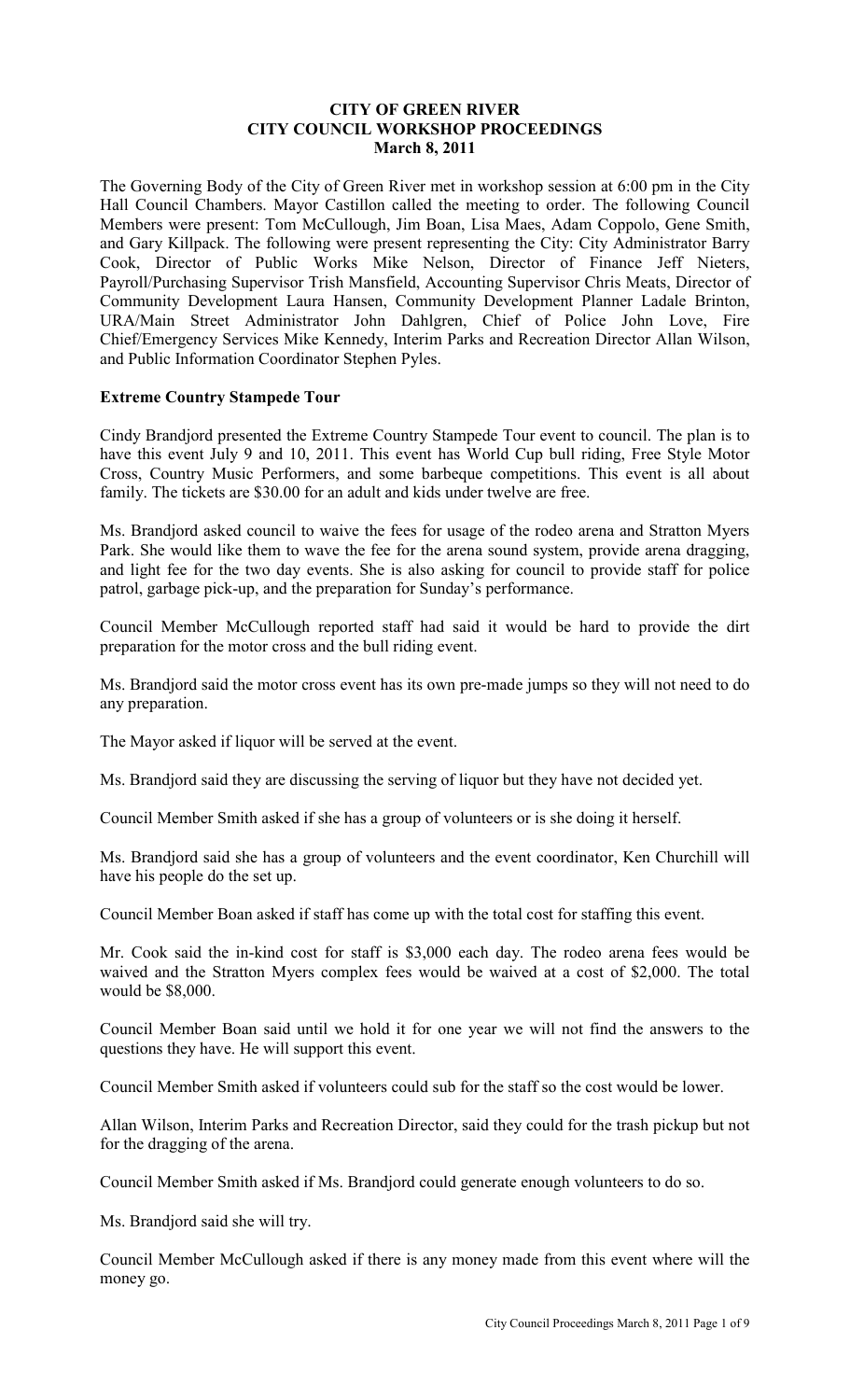Ms. Brandjord said they are not sure. She is trying to get the 4-H Club involved, and she has contacted Cowboys against Cancer.

Council Member Killpack asked how successful the events have been in other areas.

Ms. Brandjord said they have been very successful. She has Charlie Sampson a professional bull rider willing to judge at no cost. She also has Abe Morris the writer of *My Hat Still Fits* that will announce for no cost.

Council Member Coppolo asked if this is a PRCA event.

Ms. Brandjord said no, it is World Cup Bull Riding event. This event brings in bull riders from all over the world.

Council Member McCullough asked council if they agree to put the waving of fees on the agenda for March 15, 2011.

Council members agreed.

# **Construction Method for Tomahawk Building**

Mr. Cook said he wanted to inform council on the intent to move forward with the construction manager process for the bidding on the Tomahawk.

Construction manager at risk means a type of construction management delivery in which the construction manager at risk is an advocate for the public entity as determined by the contracts throughout the preconstruction phase of a project. In the construction phase of a project, the construction manager at risk is responsible for all project subcontracts and purchase orders and may conduct all or a portion of the construction project work. Under this delivery method, the construction manager at risk is responsible for providing a guaranteed maximum price for the project to the public entity prior to commencing the construction project and the construction manager at risk shall be required to bond any project with guaranteed maximum price in excess of one hundred thousand dollars in accordance with W.S. 16-6-112.

The construction manager at risk works with the city, the architect, and does not use the bidding process to go with the lowest bid. The city and the architect will work together to select the construction manager at risk.

Mr. Cook would like to move forward with this process because he feels; it gives the city the flexibility to hire the contractor they want, it makes sure the project is done properly, it allows them to control the project better, and it reduces the ability of change orders through the process. This is being done across the state of Wyoming and is permissible by law. He would like to direct the architect to move forward with the process.

Council Member Killpack asked if the cost would be controlled with this arrangement.

Mr. Cook said the integrity of all members would be relied upon. It gives flexibility to go local and it provides us with guaranteed maximum amount for the project.

Council Member Killpack asked if this excludes change orders that come up.

Gerry Myers, from Myers Anderson Architects, said all the subcontractors work is bid out. Unless there is a reason for disqualification the contractor will go with the low bid. The contractor cannot pick a subcontractor that is higher in cost just because he knows them unless there is justification.

Council Member Killpack said that it still could happen.

Mr. Myers said the contractor is the advocate for the project and is working for the city and has the cities best interest in mind.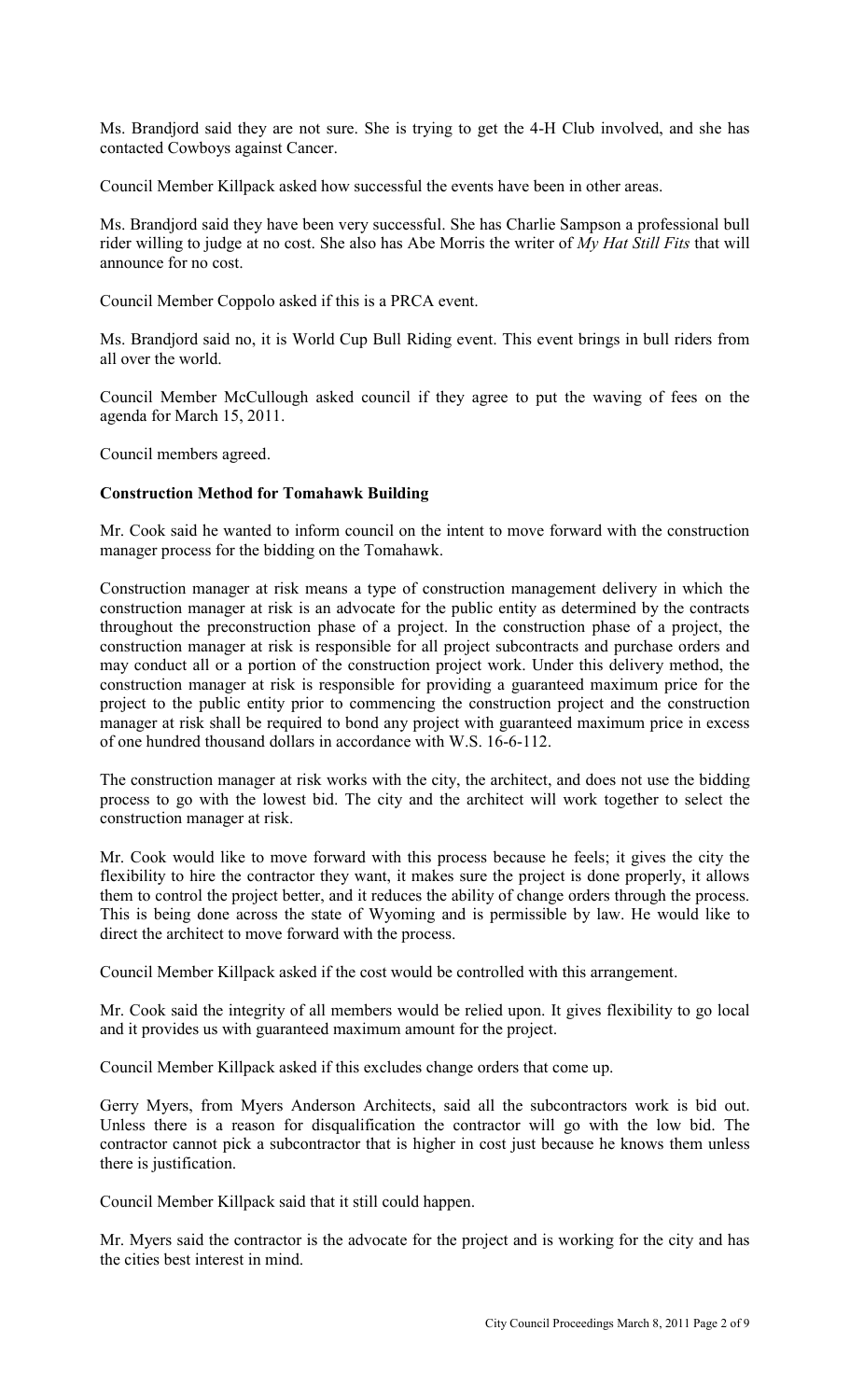Council Member Killpack asked if going with the construction manager eliminates the cities risk.

Mr. Cook said the risk is when you take the competitive RFP's and there are five bidders. Two local and three from out of state and the local bidders do not qualify. The job goes to an out of state bidder so you have a political environment where someone from out of state is awarded the project. This is where you would be scrutinized. He would like to go in the other direction and hire locally and not be stuck with the out of state low bid.

Council Member Killpack asked if the council will lose control of the project doing it this way.

Mr. Cook said he would keep the council informed. The whole intent is to have someone working on behalf of the city and not on the opposite side.

Council Member Coppolo said the construction manager way would bring it local because you are bidding on pieces of the job. The greatest benefit is the ability to control the costs of each project.

Brad Sutherland from Futures said if they would have been in charge of the project, they would have used the construction manager at risk. It is a great way to have more control on the cost of the project. It is a great way to work with grant programs because there is a total cost of the project up front.

Council Member Boan said he supports going with the construction manager.

Council Member Smith said he supports it also. He asked if we can pay for the construction manager out of grant funds, do we have enough grant funding to do the project, and can we still do this project within the two years that is contracted with Futures.

Mr. Cook said yes.

Council Member McCullough asked if council would like this to be placed on the agenda for the March 15, 2011 meeting.

Mr. Cook said it does not need to be put on the agenda.

Mr. Myers said they are not at final design or ready to bid yet. By the time the construction manager is here the project will be ready to start.

The Mayor clarified that the construction manager goes out and hires the subcontractors. He asked who picks up the bonding for the project. He also asked about the roof and the potential asbestos removal being included in the project.

Mr. Cook said the construction manager bonds for the project.

Mr. Myers said there was discussion about the possibility of asbestos, but they have not taken any samples or looked at the study. There will have to be more research done but this will be a part of the project.

#### **Integrated Software Systems**

Mr. Cook said he intends to put \$650,000 in next year's budget for new software that will benefit all seven departments within the city. The main portion of the software program was purchased in 2002. The city uses seven additional software programs that are not integrated with the finance system.

There are several reasons why this is important to staff. The life span of the current financial software has created a new product and will not be upgrading the one we have. At some point we will be forced to move forward. The citizens are requesting real-time conveniences like online bill payments. The current program for payroll is prone to errors and is time consuming.

The benefits of upgrading our time and attendance, and payroll software are: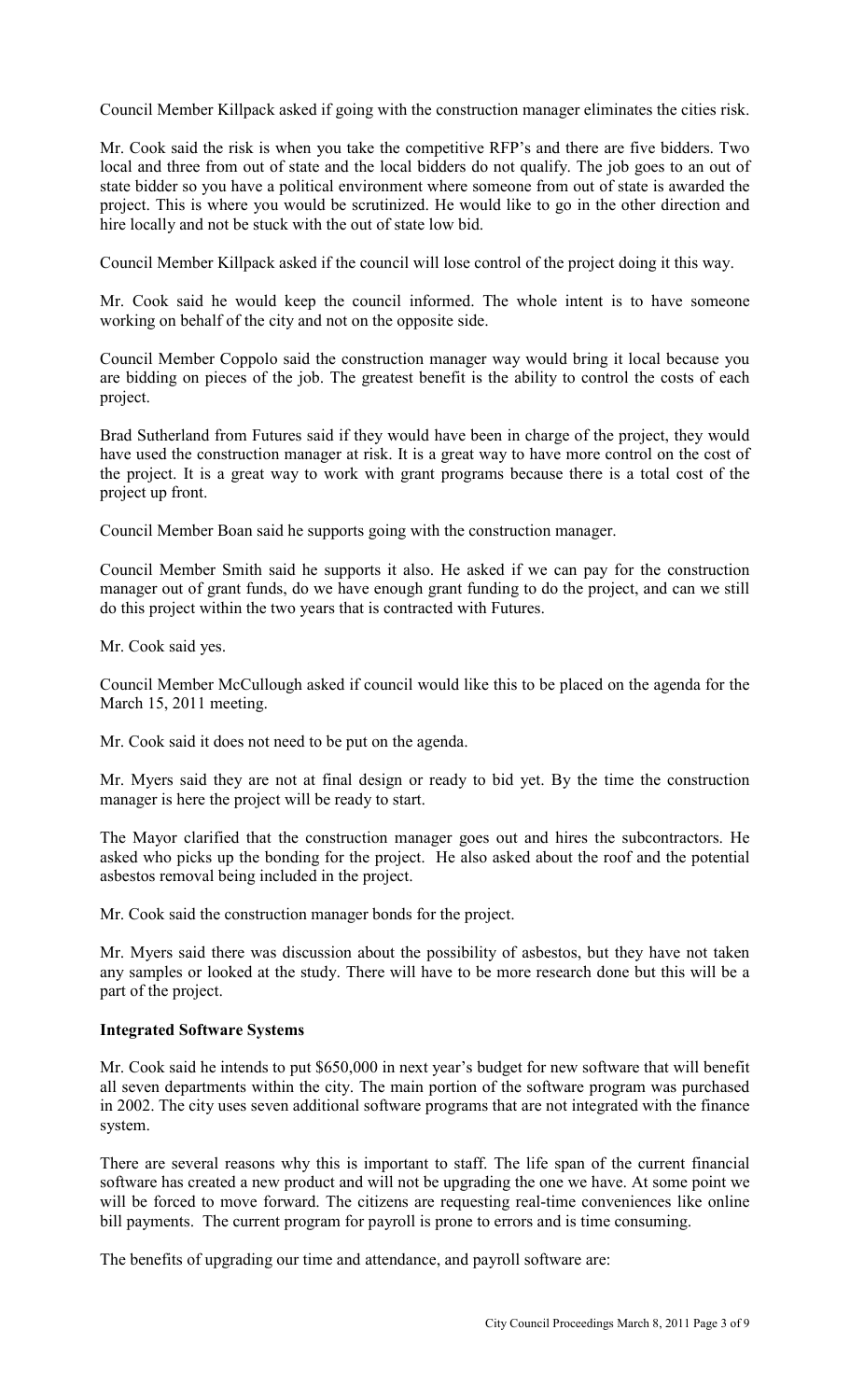- Integrating time and attendance with payroll system. This would allow the labor rules to be handled by a new fully integrated payroll/personnel software package.
- Streamline efficiencies with an integrated Human Resources module which will eliminate double entry, implement internal controls, and no longer require the management of two separate databases now occurring with Human Resources and Payroll.
- Enjoy immediate and current data history with drill-down capabilities for all city supervisors and department heads to track their division's labor costs.
- It will provide accurate and complete benefit information to the employees.
- Provide extensive reporting capabilities

Council Member Boan said he thinks it is time to upgrade, but his concern is the access of records in each department being protected.

Council Member Coppolo asked about the cost of the software that the city has now. He said there is a value to what the maintenance is for all the software.

Council Member McCullough asked if staff has looked into other areas that have this software system. He wanted to know if training on the software was included in the cost.

Mr. Nieters said he will be doing site visits and the training is included in the RFP's.

Council Member Smith said he is in support of this but there needs to be a lead person in this.

The Mayor clarified that this software does not include the cost of Microsoft upgrades.

Mr. Nieters said the Mayor is correct. Staff will be coming to council later for the money for Windows 7.

#### **Increase for Utility Deposits**

Chris Meats, Accounting Supervisor, said there has been an increase in tenants moving out and leaving unpaid balances. Since the landlords are ultimately responsible for the unpaid balances, these accounts are being reverted back into the landlord's name. He feels that increasing the deposit to \$150 would help eliminate some of the problems. This change would take effect on April 1, 2011.

It will not affect anyone who has already paid their deposit. It will only affect the new tenants. Mr. Meats said that staff has sent out letters to twenty-five landlords, they had thirteen responses in support and two against.

Council Member Coppolo asked if staff is having problems collecting from people that are gone and what is the process of collection that we use now to make sure we get the money, does the city put liens on the property.

Mr. Meats said no we do not put liens on the property. If money is owed it is ultimately the responsibility of the landlord.

Council Member Coppolo asked about people who own homes and leave with money owed for utilities.

Mr. Meats said on a house that is in foreclosure the money is collected through the assessments.

Mr. Meats asked the council if he could move forward with a resolution at the March 15, 2011 council meeting for an increase to the Schedule of Fees.

All council members said yes.

## **Green River Main Street Three-Year Plan**

John Dahlgren, URA/Main Street Administrator, said having this plan will give a guideline that staff can follow for the next three years. Green River Main Street was organized as an offshoot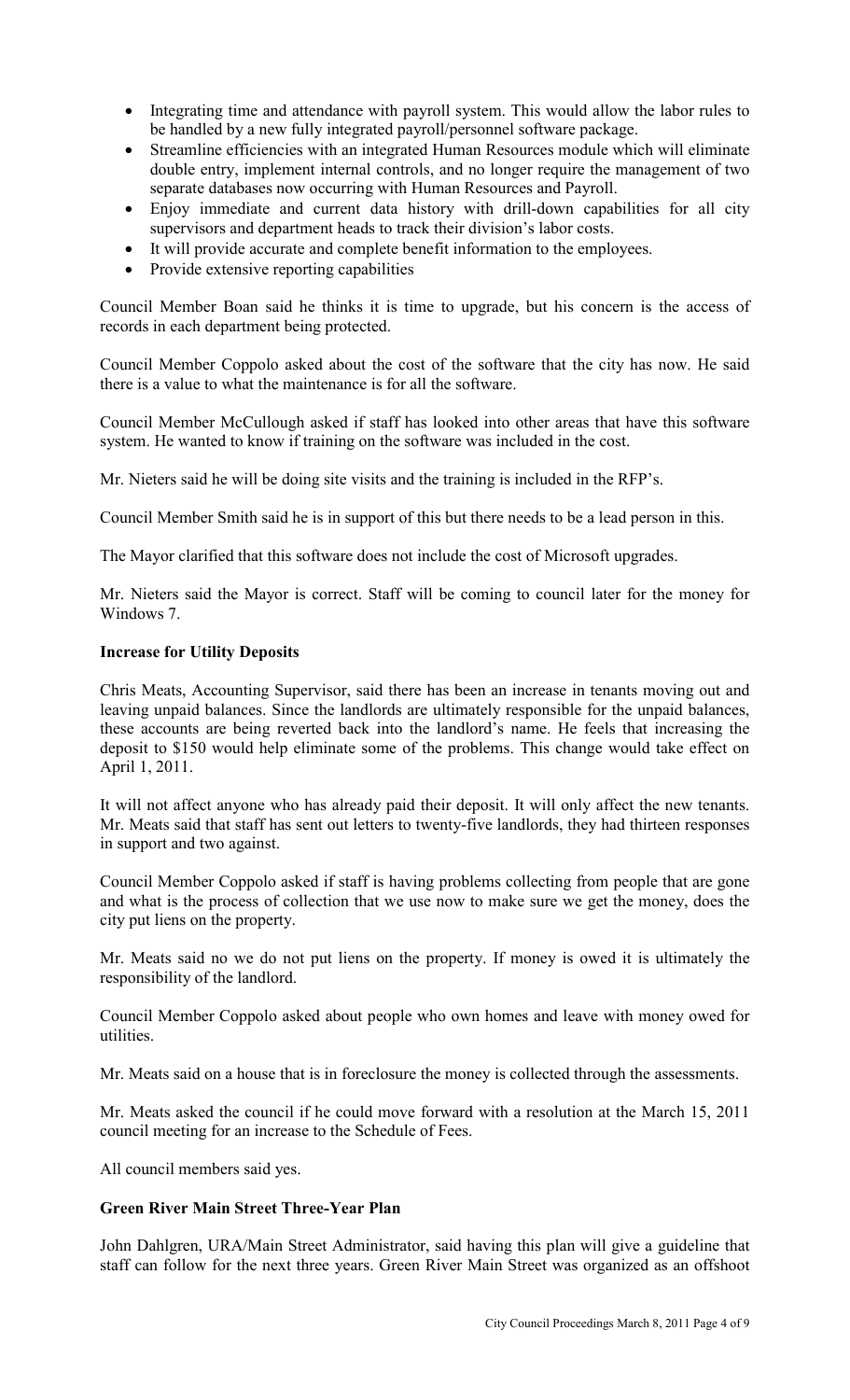of the Urban Renewal Agency. It was accepted into the state and federal program in 2005 as one of the original Wyoming Main Street communities.

Three-year plan goals: Help existing businesses succeed, help attract new businesses to the Main Street area, implement the marketing, design and branding study ideas for the downtown area, improve the aesthetics of the Main Street District, improve access and accessibility in the Main Street District, increase the connectivity of businesses within the Main Street District, and engage the youth of the community for the Main Street program.

The Mayor said he would like to see an action plan for each of the goals.

Mr. Dahlgren said the committees will look at the plan and they will work together on how they can accomplish the goals.

Council Member Coppolo suggested adding completion dates to the goals.

Council Member Maes commended Mr. Dahlgren on his accomplishments with Main Street.

Council Member Coppolo said Mr. Dahlgren should talk to the local nursery about doing the flower pots on Flaming Gorge Way.

## **Planning and Zoning Commission and Board of Adjustment Restructuring**

Laura Hansen, Director of Community Development, presented a proposal to combine the Planning and Zoning Commission and the Board of Adjustment. They are commissions that are outlined by state statutes. Staff has heard many times from the public that the City of Green River is not business friendly and the processes are not user friendly. This idea would streamline the processes, shortening the time frame for development, and reduce the unnecessary burden on the public. Having one board that can hear both applications at one time could complete the process quicker.

Ladale Brinton, Community Development Planner, said concerns have been raised as to how the Planning and Zoning Commission could hear variance request because they make the lawsordinances of the city. She said the Planning and Zoning Commission does not make the ordinances, the governing body has the power and responsibility to make or change the laws. The Planning and Zoning Commission makes the recommendation to the governing body about plans, language amendments, and land regulations.

She said the Planning and Zoning Commission would have more of a history or background as to why the ordinance was instituted. Variance applications are requests to vary or adjust the strict application of the requirements of the zoning ordinance where it can be shown that, by reason of physical constraint of the lot in question, literal enforcement of the ordinance would result in unnecessary hardship to the extent that the property might be prohibited from being used in a manner similar to the other property in the same zone district. There are eight findings of fact that are required to be met prior to the granting of a variance.

Any appeals from the Board of Adjustment are made to District Court. They do not come before council. She reviewed this with the Karen Marty, Board of Adjustment Attorney, and she stated that she could not see where there would be a problem. However, it would take some ordinance changes.

Ms. Brinton has contacted other communities to see if they have combined the two commissions. She said Evanston, Cody, Riverton, and Laramie all have combined the commissions.

Council Member Smith asked what communities did not combine the commissions, and did they give a reason why they did not combine them.

Ms. Brinton said Sheridan and Rawlins were the only two that have not and they did not give any reasons why.

Norm Shantz, volunteer on the Board of Adjustment, clarified the Planning and Zoning Commission makes recommendations to the council, the Board of Adjustment decisions do not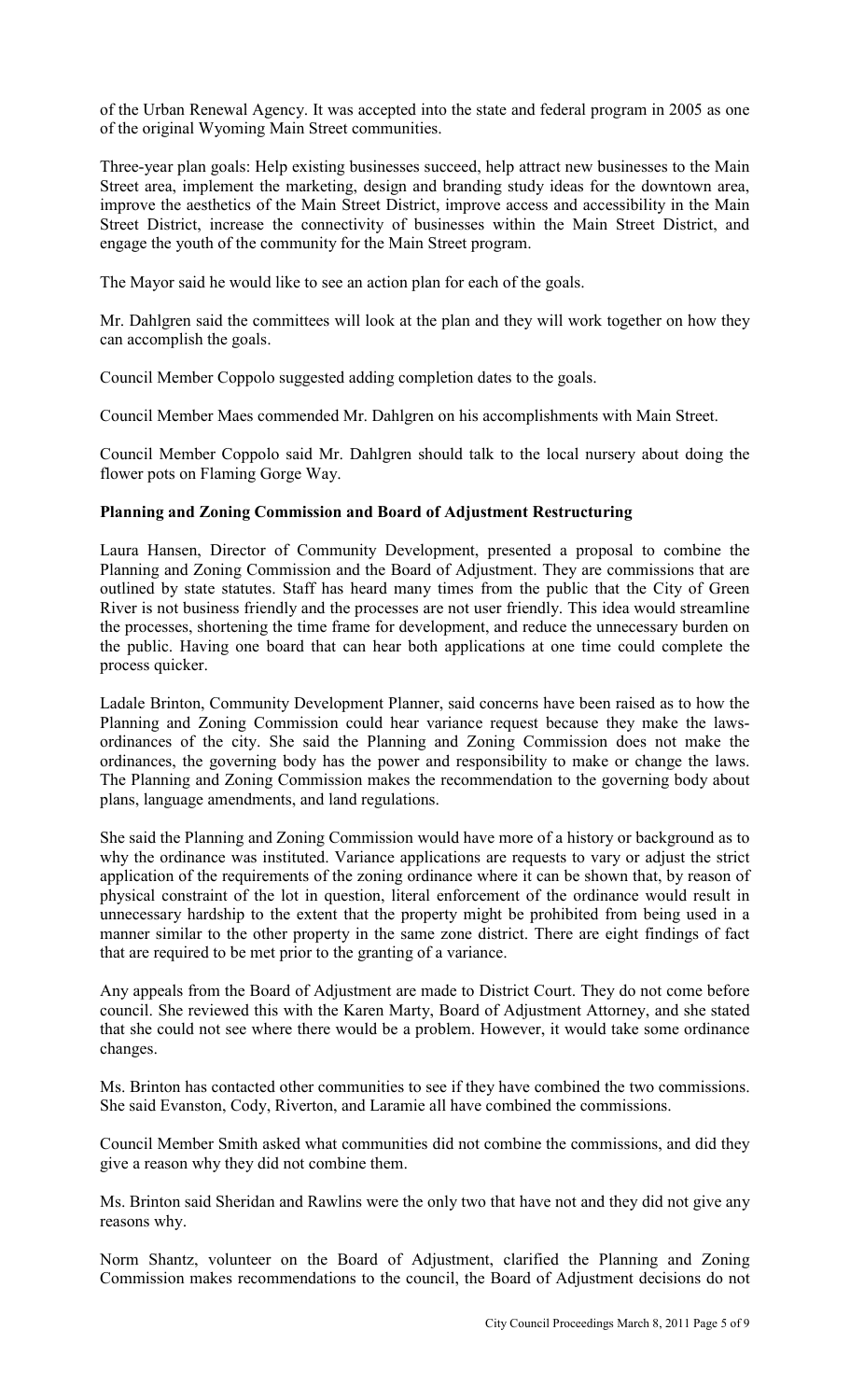go before the council. He personally has enjoyed being on the Board of Adjustment and he would not mind serving on the Planning and Zoning Commission. He does not see any benefit to combining the boards. He suggested advertising for volunteers for the commissions in the paper so that is goes out to more people.

Council Member Killpack asked if there is a variance request at the first of the month, is there a reason they have to wait until the end of the month for the Board of Adjustment to meet and make a decision.

Ms. Brinton said it is because of the ordinance requiring advertising in the paper. They have to advertise for the meeting fifteen days prior to the meeting taking place.

Council Member Killpack said it wouldn't make any difference even if they combine the commissions.

Ms. Brinton said if you miss the variance deadline you have to wait a month. It would still be longer if you have to wait for the Board of Adjustment. The deadline for the variances is not a set date.

Council Member Killpack said no matter when you place the variance application you will have to wait even if they combine the commissions.

Ms. Hansen said the main thing they are getting at is if someone has to get a special use permit to build a fence along with their office building. They would have to go through the Planning and Zoning Commission first, then to city council for approval, and in addition they would have to go to the Board of Adjustment. If the Planning and Zoning Commission was combined with the Board of Adjustment they would only have to go to one place.

Council Member Killpack asked how much time would be saved if the boards were combined.

Ms. Brinton said it would depend on the calendar days.

Council Member Smith asked if there is anything in the ordinance that says the chair of the Board of Adjustment cannot call a special meeting on the third Thursday if needed.

Ms. Brinton said no, they have had a special meeting one time before.

Council Member Coppolo said having enough volunteers to serve on a consistent basis is a problem. If you combine the two commissions he believes it will help.

Council Member Smith said having served on both boards; he does not feel they do the same thing. The Planning and Zoning is informal and the Board of Adjustment is formal. He feels Planning and Zoning is a great training ground for people who end up going to the Board of Adjustment. He is not in favor of combining the two.

Council Member Maes said the council asked staff to look into streamlining and being more business friendly. Staff thinks this is a way they could provide quicker service to citizens.

The Mayor asked what ordinance changes would be required.

Ms. Brinton said if they were to combine both boards staff would rewrite the Planning and Zoning section and merge the ordinances applying to the boards separately into one.

The Mayor asked how many decisions have been referred to District Court, and how many variants staff receives in a year.

Ms. Brinton said she has only known of one that went to District Court and was upheld in the last fourteen or so years. The requests have dropped from twelve to fourteen within a year to around three or four a year now. If they rewrite the ordinances they can address the issues that are commonly brought up as a variance and drop the numbers even more.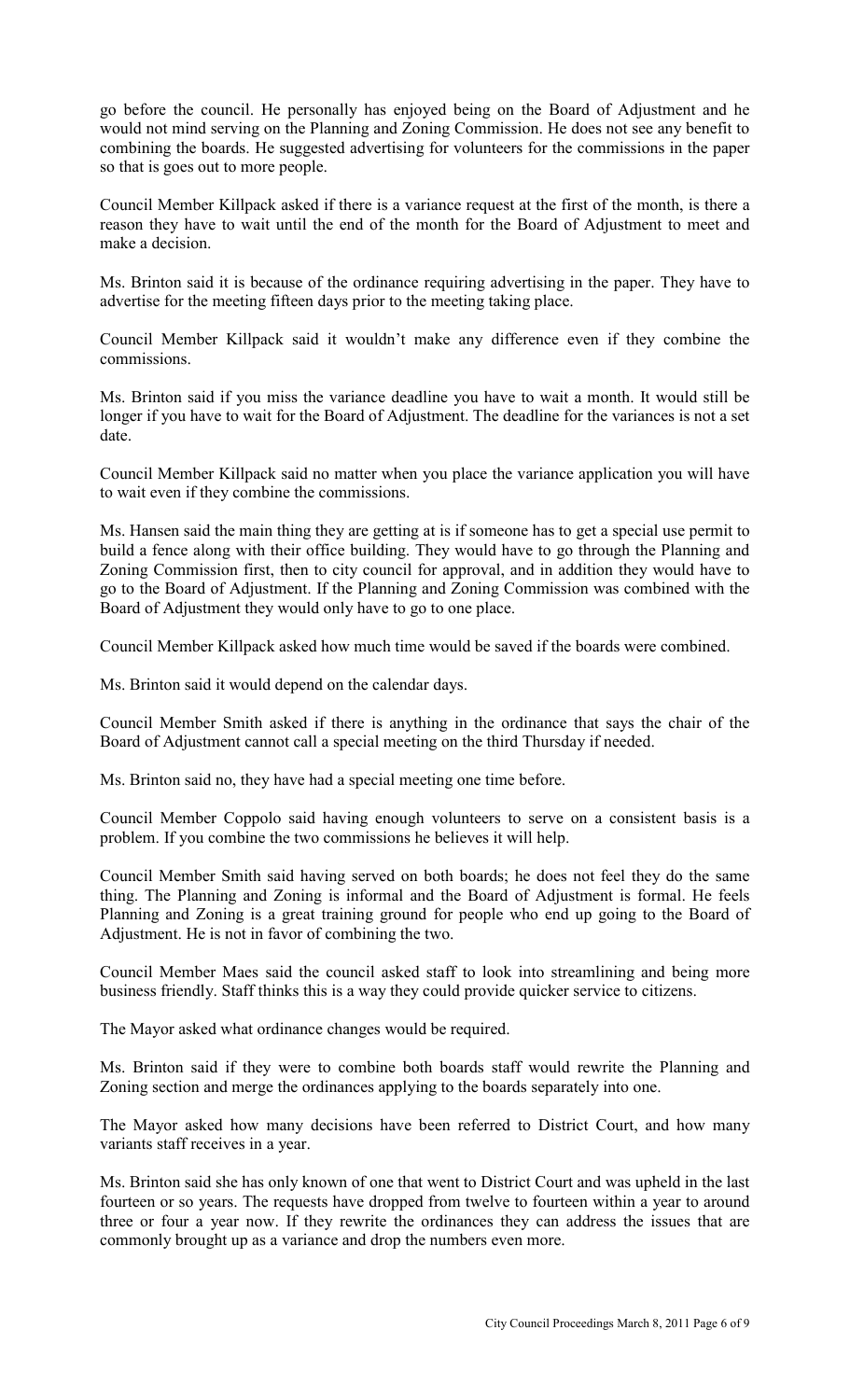Ms. Hansen said the board's differences are currently being worked on. The boards need to be formal with legal representation. She is looking at the issue from the public's point of view and they do not like to go to more places than they have to.

Pete Gailey from the Board of Adjustment said he is not in favor of joining the two committees. He believes it is an extreme conflict of interest. If he ends up having to attend two to three meetings a month it is more than what he signed up for. He has a life and things he likes to do and that is why he is likes serving on the board that he only goes to one meeting a month.

Jim Steiss, from the Planning and Zoning Commission, said he feels he can change hats pretty easily. He would rather have the two combined so he does not have to go to another meeting a month. He is in favor of merging the two boards.

Steve Galley, from the Planning and Zoning Commission, said there was a universal discussion of the conflict of interest. He was pleased to see the eight criteria that the Board of Adjustment has to consider when they hear a variance. There may be a feeling from the citizens that they are going into a meeting with the deck stacked against them, because the people who serve on the Planning and Zoning Commission are the same as the people serving on the Board of Adjustment.

Norm Shantz asked if they were going to have the combined boards acting on variances at the first and second meeting a month to accomplish more.

Ms. Brinton said she does not have any plans. She is waiting on the recommendation from council. If it was to work out that they could have two hearings that would be fine.

Norm Shantz said he thinks there should be some degree of authority given to staff to handle minor variance.

Council Member Coppolo said there will not be a need for all the meetings to be combined. It will depend on what is before the committee.

Ms. Brinton said that is right. They may need to meet and only review Planning and Zoning issues or Board of Adjustment issues at one time.

Council Member Coppolo said they could speed up the service by combining the boards because they will have more options to hear requests.

Ms. Brinton said yes.

Council Member Killpack asked if there was a need for the Board of Adjustment to meet in the six month time that they did not.

Ms. Brinton said no. It all depends on how you look at it. Volunteers are an issue. They have advertised on channel thirteen and by word of mouth for volunteers, but it seems to be an issue still. She feels it is easier to get seven members on a board to serve the purpose of both rather than fourteen people to serve on two separate boards.

Council Member Boan said he can see both sides of the issue. If there is no building going on then there is no need for variance requests. He will support keeping them separate.

Council Member McCullough said he thinks they should keep the boards separate, but have an alternate pool of volunteers to serve on both. Have nine people serve as needed for both boards.

Ms. Hansen said she has never heard of floating volunteers that serve on boards.

Council Member Smith said some of the people that serve on the Board of Adjustment or Planning and Zoning Commission have experience serving on both boards. He still feels it is better to keep the boards separate, but sharing members would be fine.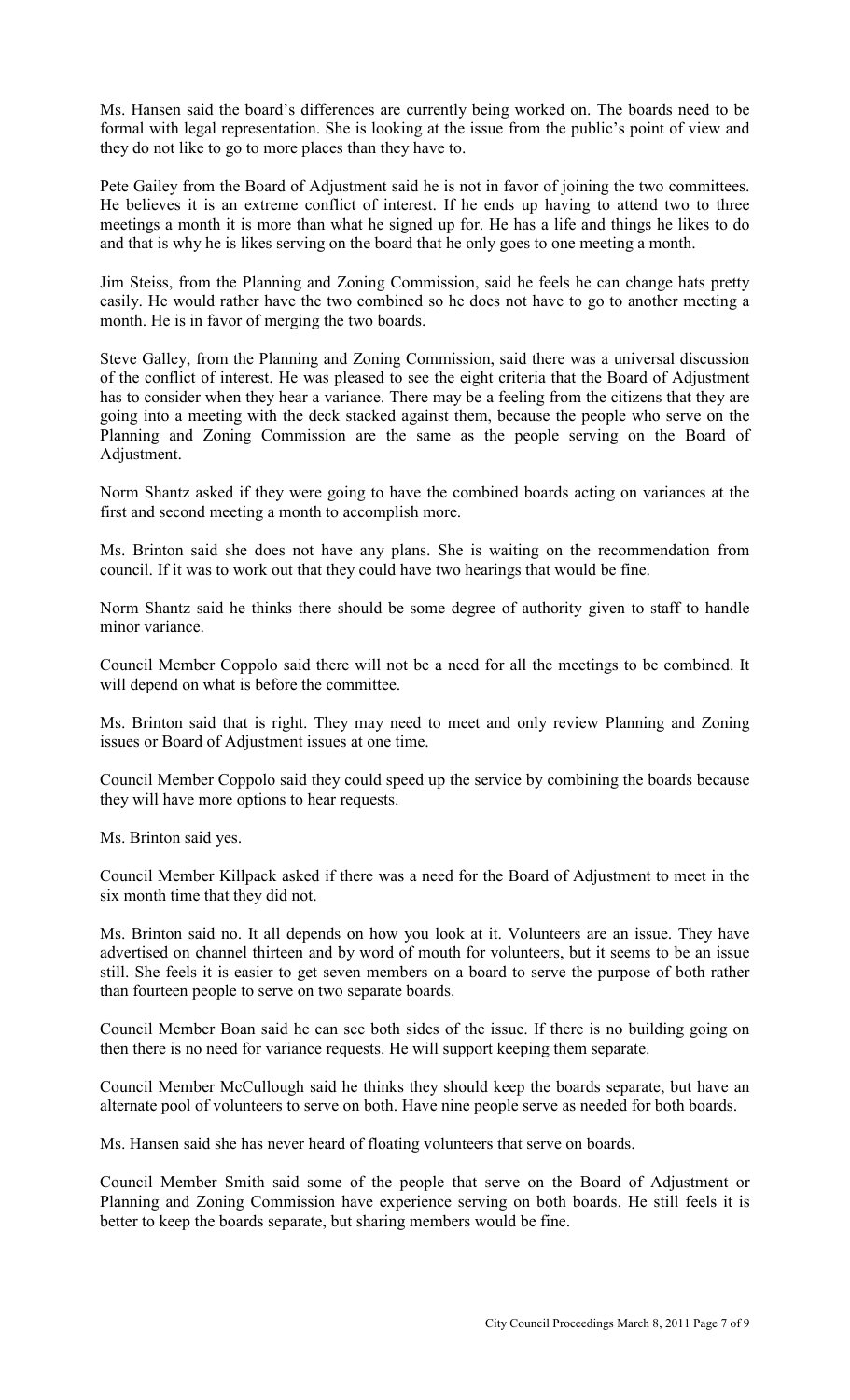Ms. Brinton said there is concern by the Planning and Zoning Commission members that filled in on the Board of Adjustment. They did not want to serve on both boards. She is not sure what the volunteers that serve on either board will choose to do.

Council Member Boan asked if there are already three people serving on both, why not combine them then.

Council Member Killpack asked if each committee has to have seven members.

Ms. Hansen said the statues say at least five members, but our city ordinance says seven.

Council Member Killpack said it could be changed back to five so there isn't a problem.

The Mayor said it is time to move forward and put it on the agenda to see what happens.

Mr. Cook said the Director of Community Development has created a timeline: A public hearing before Planning and Zoning on March 23, 2011. April 19, 2011 for the first reading of the ordinance, the second reading on May 3, 2011, and the third reading on May 17, 2011 with an effective date of May 25, 2011.

The Mayor thanked the volunteers that filled in on the Board of Adjustment.

#### **City Administrator's Report**

Mr. Cook said the city will be moving forward with the service agreement for the service road. The agreement is on the agenda for March 15, 2011. The City of Green River will be responsible for  $48\%$  (\$73,986.67) of the project with the other entities responsible for  $26\%$  (\$41,056.67) each.

The timeline for the renovation of the HVAC system at the Recreation Center is starting on March 7, 2011 with major construction the week of March 14, 2011 with completion in the month of May.

Staff is currently conducting the annual employee performance evaluations.

## **Mayor and Council Reports**

Council Member Smith thanked Community Development staff and volunteers for their service.

Council Member McCullough thanked the four volunteers who attended the meeting.

Council Member Coppolo reiterated the comments from other council members. He hopes to see some of the Main Street plan implemented soon.

Council Member Maes said she agrees with council members. She thanked staff for their opinion and explanation on issues. She thanked Mr. Dahlgren with Main Street for doing a good job.

Council Member Boan said thank you to staff and Main Street for their hard work.

Council Member Killpack said thank you to staff for their continued good work. He said council members are not trying to be offensive or disrespectful. They are trying to get the information they need. He said he would not be at the meeting next week. He will be in Cancun.

The Mayor echoed council member's comments. He also thanked volunteers for their services.

He said a business owner came to him with some concerns on how the city was doing business. He suggested streamlining things within the city to make it easier for citizens. He said he asked the citizen to gather five people together to serve on an advisory group to discuss concerns or ideas they may have.